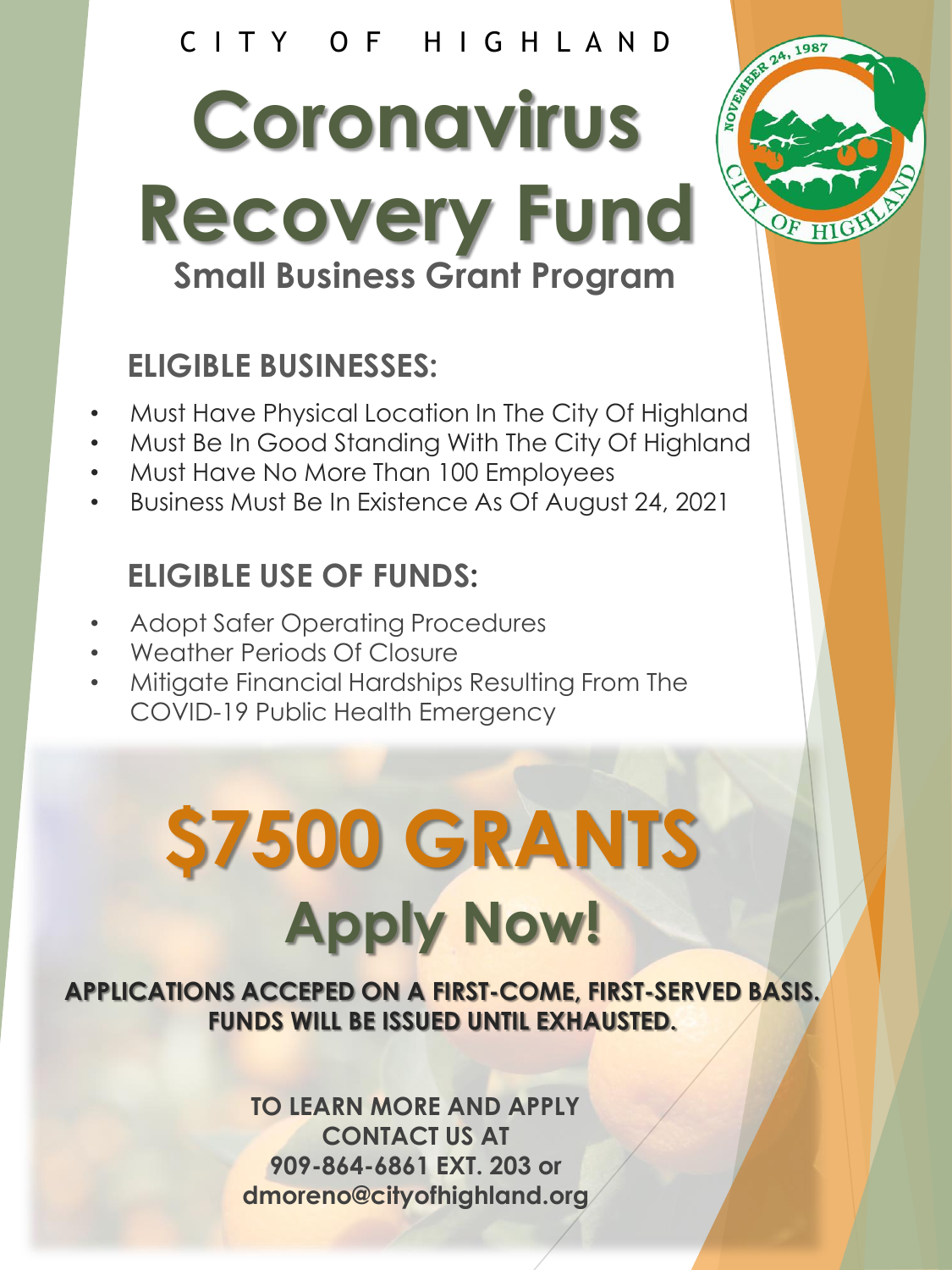

## CITY OF HIGHLAND CORONAVIRUS RECOVERY FUND

## **Grant Program Information**

The purpose of the City of Highland Coronavirus Recovery Fund Grant Program is to provide financial assistance to City-based small businesses impacted by the COVID-19 pandemic. The Coronavirus Recovery Fund Grant Program is sponsored by the Coronavirus State and Local Recovery Funds (CSFRF/CLFRF).

#### How to Qualify

Businesses that meet specific criteria including those listed below are eligible for consideration:

- 1. Must have a physical location within the City of Highland.
	- a. Store Front, Office Space, or Commercial Structure
	- b. This program does not apply to home occupation businesses
- 2. Must be in good standing with the City of Highland.
	- a. Current, valid Business License
	- b. No outstanding Code Enforcement actions or violations of any applicable law, ordinance, etc.
- 3. Must have no more than 100 employees (part-time employees count as one employee)
- 4. Business must be in existence as of August 24, 2021

#### Grant Assistance Provided

Successful grant recipients will receive a one-time \$7500 disbursement. Use of these funds is restricted to the following direct business-related needs:

- 1. Adopt safer operating procedures
- 2. Weather periods of closure
- 3. Mitigate financial hardship resulting from the COVID-19 public health emergency

#### What Must Be Submitted

The following items must be submitted for an application to be considered complete and eligible for consideration:

- **1. Completed Grant Application with Signature(s)**
- **2. Provide Copy of Current City of Highland Business License**
- **3. Completed W-9 IRS Request for Taxpayer Identification Number and Certification Form**
- 4. **Upon Request Only**, Provide Other Documentation/Evidence:
	- a. Payroll Verification
	- b. Revenue Losses
	- c. Grant Fund Expenditures Proof

#### Grant Award Information

The City will disburse the grant funding to the business after all the following have been completed:

- 1. Grant application has received final approval
- 2. All required documentation has been provided to the City
- 3. All required documents have been verified

#### Information/Questions?

Contact Denise Moreno at 909-864-6861 ext. 203 or [dmoreno@cityofhighland.org](mailto:dmoreno@cityofhighland.org)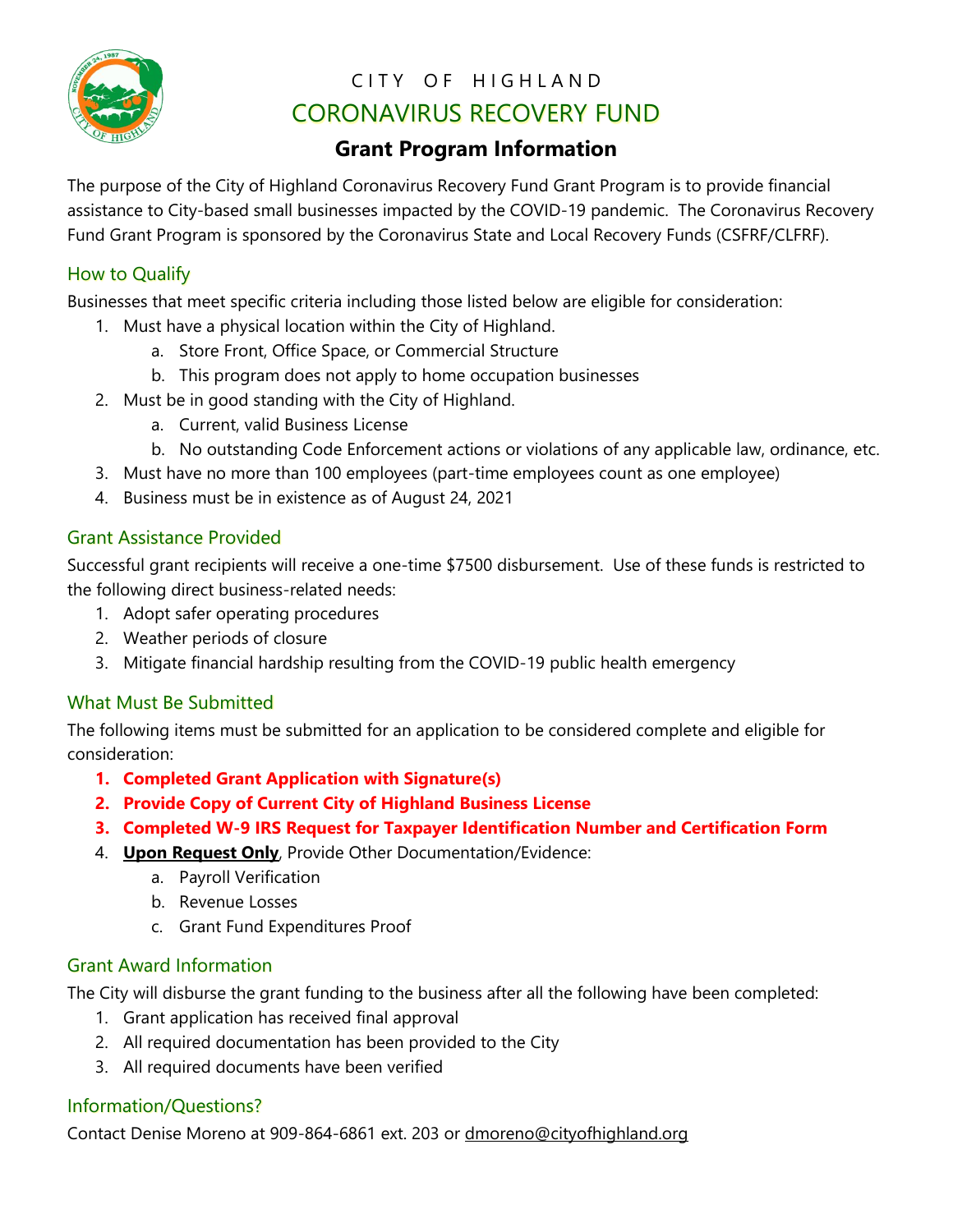

## CORONAVIRUS RECOVERY FUND Grant Program **APPLICATION**

|                        | <b>BUSINESS INFORMATION</b>                                                                                                                                                                                                           |
|------------------------|---------------------------------------------------------------------------------------------------------------------------------------------------------------------------------------------------------------------------------------|
|                        |                                                                                                                                                                                                                                       |
|                        |                                                                                                                                                                                                                                       |
|                        |                                                                                                                                                                                                                                       |
|                        |                                                                                                                                                                                                                                       |
|                        | <b>OWNERSHIP INFORMATION</b>                                                                                                                                                                                                          |
|                        |                                                                                                                                                                                                                                       |
|                        |                                                                                                                                                                                                                                       |
|                        |                                                                                                                                                                                                                                       |
| <b>QUESTIONS</b>       |                                                                                                                                                                                                                                       |
|                        | Please reply to each question below. By providing an affirmative response to any of these questions,<br>you signify that you can verify the corresponding information for the City of Highland Coronavirus<br>Recovery Grant Program. |
| $\bullet$              | What is the current status of your business?<br>$\Box$ Open – no restrictions                                                                                                                                                         |
| $\bullet$<br>$\bullet$ | What date did the business establish a physical location within Highland? _________________________                                                                                                                                   |

- Does the business have a valid Highland Business License?  $\Box$  Yes  $\Box$  No *(City Use: \_\_\_\_\_\_\_)* License#: \_\_\_\_\_\_\_\_\_\_\_\_\_\_\_\_\_\_\_\_\_\_\_\_\_\_\_\_\_\_\_ Expiration: \_\_\_\_\_\_\_\_\_\_\_\_\_\_\_\_\_\_\_\_\_\_\_\_\_\_\_\_\_\_\_\_
- Is the business in good standing with the City of Highland?  $\Box$  Yes  $\Box$  No (City Use: \_\_\_\_\_\_\_) *(No outstanding code violations, compliance orders, etc.)*
- How many employees does the business have as of the date of this application? \_\_\_\_\_\_\_\_\_\_\_\_\_\_\_\_\_\_\_\_\_\_\_\_\_\_\_\_\_\_